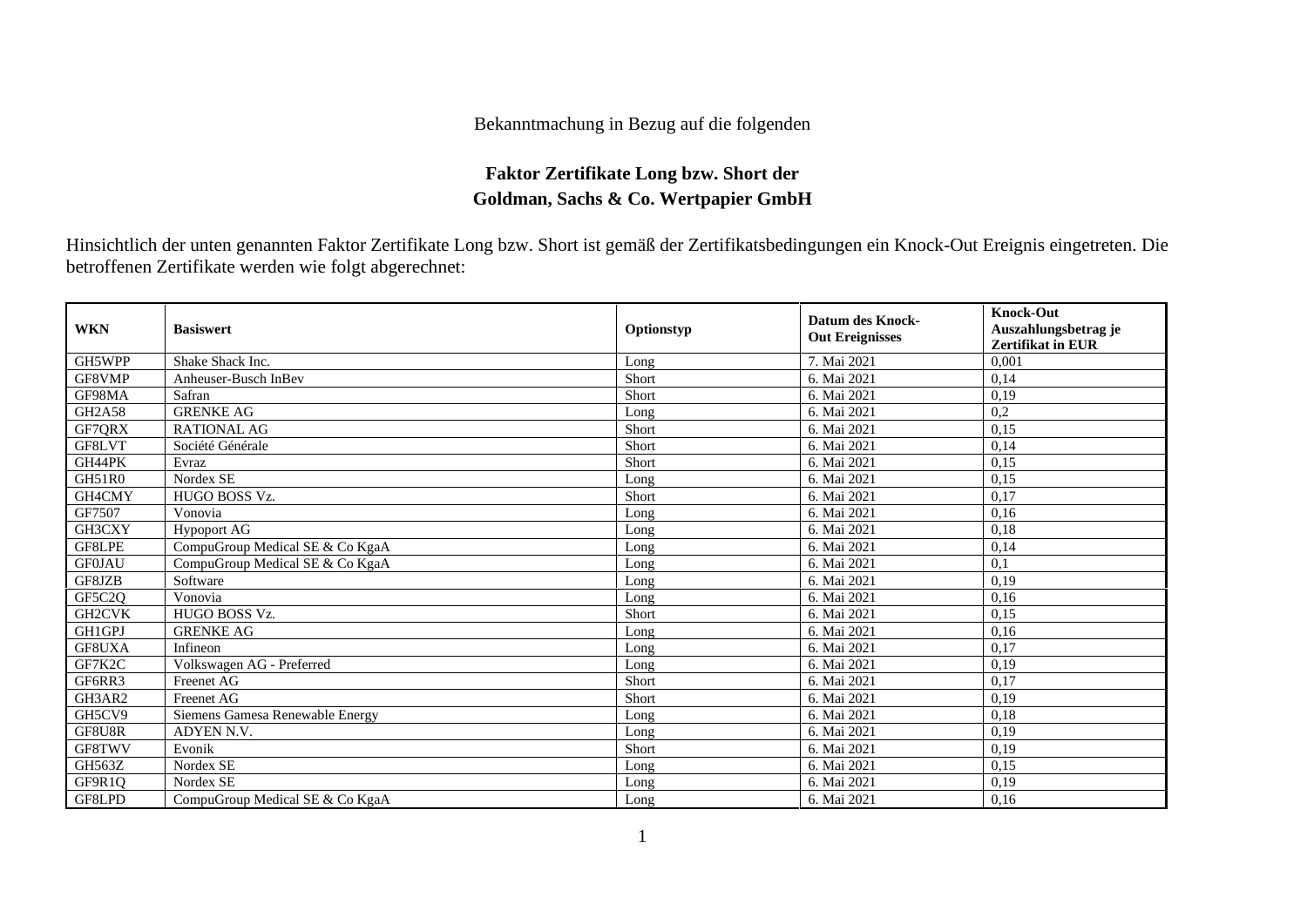| <b>WKN</b>    | <b>Basiswert</b>            | Optionstyp | <b>Datum des Knock-</b><br><b>Out Ereignisses</b> | <b>Knock-Out</b><br>Auszahlungsbetrag je<br><b>Zertifikat in EUR</b> |
|---------------|-----------------------------|------------|---------------------------------------------------|----------------------------------------------------------------------|
| <b>GH428T</b> | Plug Power                  | Long       | 6. Mai 2021                                       | 0,14                                                                 |
| GH2VL1        | MongoDB, Inc.               | Long       | 6. Mai 2021                                       | 0,19                                                                 |
| GF6Z7V        | Marriott International Inc. | Long       | 6. Mai 2021                                       | 0,2                                                                  |
| GH3AW0        | VARONIS SYSTEMS, INC.       | Long       | 6. Mai 2021                                       | 0,17                                                                 |
| GF7VLJ        | Lithia Motors Inc           | Long       | 6. Mai 2021                                       | 0,16                                                                 |
| GF917J        | VARONIS SYSTEMS, INC.       | Long       | 6. Mai 2021                                       | 0.16                                                                 |
| <b>GF508B</b> | Marriott International Inc. | Long       | 6. Mai 2021                                       | 0,16                                                                 |
| GH09A3        | Green Dot Corp              | Long       | 6. Mai 2021                                       | 0,2                                                                  |
| GF84YN        | Las Vegas Sands Corp.       | Long       | 6. Mai 2021                                       | 0,18                                                                 |
| GF5BNE        | Bechtle                     | Long       | 6. Mai 2021                                       | 0,2                                                                  |
| GF7W5C        | Green Dot Corp              | Long       | 6. Mai 2021                                       | 0,17                                                                 |
| <b>GH428Z</b> | Baidu, Inc.                 | Long       | 6. Mai 2021                                       | 0,18                                                                 |
| <b>GH585E</b> | Plug Power                  | Long       | 6. Mai 2021                                       | 0,18                                                                 |
| GH2VQW        | Square                      | Long       | 6. Mai 2021                                       | 0,19                                                                 |
| GF8UTS        | DIGITAL TURBINE, INC.       | Long       | 6. Mai 2021                                       | 0,18                                                                 |
| GH313S        | Square                      | Long       | 6. Mai 2021                                       | 0,17                                                                 |
| GH3CWV        | Etsy Inc                    | Long       | 6. Mai 2021                                       | 0,03                                                                 |
| GH2VMC        | Etsy Inc                    | Long       | 6. Mai 2021                                       | 0,07                                                                 |
| <b>GH313A</b> | Roku, Inc.                  | Long       | 6. Mai 2021                                       | 0,15                                                                 |
| <b>GH0SQN</b> | Lumen Technologies, Inc.    | Short      | 6. Mai 2021                                       | 0,18                                                                 |
| GH23NZ        | <b>BLACKLINE, INC.</b>      | Long       | 6. Mai 2021                                       | 0,17                                                                 |
| GH3UZ8        | HelloFresh SE               | Long       | 6. Mai 2021                                       | 0.18                                                                 |
| GF74VS        | <b>Barrick Gold</b>         | Short      | 6. Mai 2021                                       | 0,14                                                                 |
| GF74XC        | Republic Services, Inc.     | Short      | 6. Mai 2021                                       | 0,18                                                                 |
| GF8JC4        | <b>AIXTRON SE</b>           | Long       | 6. Mai 2021                                       | 0,14                                                                 |
| GH4W2L        | Plug Power                  | Long       | 6. Mai 2021                                       | 0,12                                                                 |
| GH5838        | <b>BioNTech SE - ADR</b>    | Long       | 6. Mai 2021                                       | 0,08                                                                 |
| GH2T35        | <b>BioNTech SE - ADR</b>    | Long       | 6. Mai 2021                                       | 0,001                                                                |
| GH23MB        | BioNTech SE - ADR           | Long       | 6. Mai 2021                                       | 0.001                                                                |
| GH23MS        | BioNTech SE - ADR           | Long       | 6. Mai 2021                                       | 0,001                                                                |
| GH584Q        | BioNTech SE - ADR           | Long       | 6. Mai 2021                                       | 0,02                                                                 |
| GH2VL7        | <b>BioNTech SE - ADR</b>    | Long       | 6. Mai 2021                                       | 0,001                                                                |
| GH2T2C        | <b>BioNTech SE - ADR</b>    | Long       | 6. Mai 2021                                       | 0,001                                                                |
| GH5NG8        | <b>BioNTech SE - ADR</b>    | Long       | 6. Mai 2021                                       | 0,17                                                                 |
| GH30ZM        | <b>BioNTech SE - ADR</b>    | Long       | 6. Mai 2021                                       | 0,001                                                                |
| GH30YY        | BioNTech SE - ADR           | Long       | 6. Mai 2021                                       | 0,001                                                                |
| GH2T2D        | BioNTech SE - ADR           | Long       | 6. Mai 2021                                       | 0,001                                                                |
| GH26N2        | Albemarle Corporation       | Long       | 6. Mai 2021                                       | 0,05                                                                 |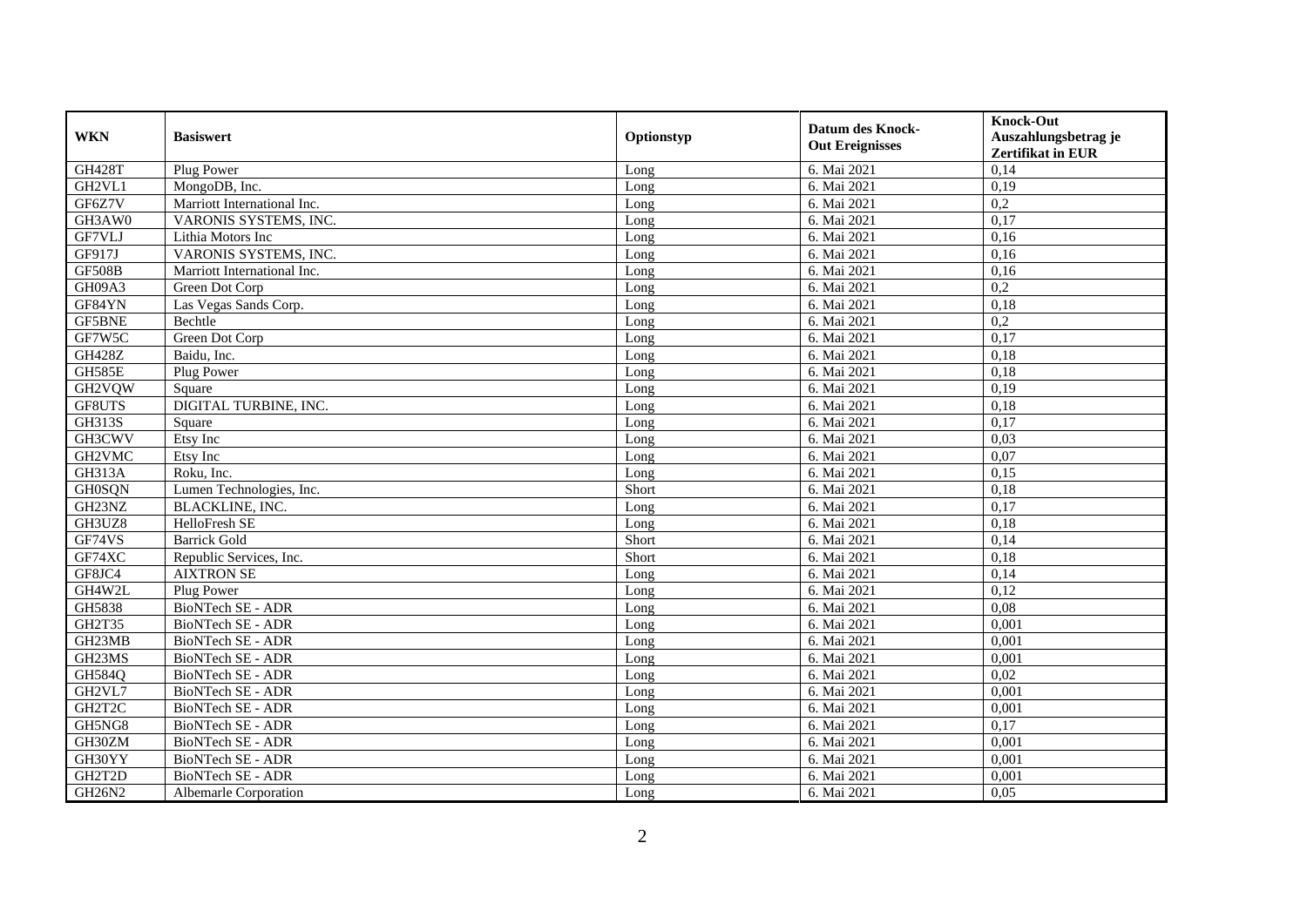| <b>WKN</b>         | <b>Basiswert</b>                               | Optionstyp | <b>Datum des Knock-</b><br><b>Out Ereignisses</b> | <b>Knock-Out</b>         |
|--------------------|------------------------------------------------|------------|---------------------------------------------------|--------------------------|
|                    |                                                |            |                                                   | Auszahlungsbetrag je     |
|                    |                                                |            |                                                   | <b>Zertifikat in EUR</b> |
| GH3AVB             | Albemarle Corporation                          | Long       | 6. Mai 2021                                       | 0,18                     |
| GH3H7T             | Plug Power                                     | Long       | 6. Mai 2021                                       | 0,19                     |
| GH30XN             | BioNTech SE - ADR                              | Long       | 6. Mai 2021                                       | 0,001                    |
| GH2VMV             | BioNTech SE - ADR                              | Long       | 6. Mai 2021                                       | 0,001                    |
| <b>GH23L5</b>      | <b>BioNTech SE - ADR</b>                       | Long       | 6. Mai 2021                                       | 0,001                    |
| GH2T12             | <b>BioNTech SE - ADR</b>                       | Long       | 6. Mai 2021                                       | 0,001                    |
| GF6A61             | Lyft. Inc.                                     | Long       | 6. Mai 2021                                       | 0,17                     |
| GF89QW             | FATE THERAPEUTICS, INC.                        | Long       | 6. Mai 2021                                       | 0,17                     |
| GH2VPV             | Square                                         | Long       | 6. Mai 2021                                       | 0,17                     |
| GH4G4K             | DIGITAL TURBINE, INC.                          | Long       | 6. Mai 2021                                       | 0,16                     |
| <b>GH425T</b>      | NIO Inc                                        | Long       | 6. Mai 2021                                       | 0,16                     |
| GH4QYB             | Wheat Future                                   | Short      | 6. Mai 2021                                       | 0,17                     |
| GF9A0F             | <b>NOVANTA INC.</b>                            | Long       | 6. Mai 2021                                       | 0,16                     |
| GC8ZKS             | Roku, Inc.                                     | Long       | 6. Mai 2021                                       | 0,14                     |
| GF8TWR             | NortonLifeLock Inc.                            | Long       | 6. Mai 2021                                       | 0,16                     |
| GF84N2             | Kellogg Company                                | Short      | 6. Mai 2021                                       | 0,16                     |
| GF7LS4             | Arena Pharmaceuticals, Inc.                    | Long       | 6. Mai 2021                                       | 0,17                     |
| GC4CZV             | Kroger Co/The                                  | Short      | 6. Mai 2021                                       | 0,17                     |
| GF7QMR             | Juniper Networks, Inc.                         | Short      | 6. Mai 2021                                       | 0,16                     |
| GH4CJV             | Nordex SE                                      | Long       | 6. Mai 2021                                       | 0,18                     |
| GH2BPN             | DAX (Performance Index)                        | Short      | 6. Mai 2021                                       | 0,2                      |
| GH <sub>22K1</sub> | DAX (Performance Index)                        | Short      | 6. Mai 2021                                       | 0,2                      |
| GC97Z2             | LIBERTY GLOBAL PLC                             | Short      | 6. Mai 2021                                       | 0,15                     |
| GH4MFZ             | Covestro AG                                    | Short      | 6. Mai 2021                                       | 0,18                     |
| GF8XYH             | Air Liquide                                    | Short      | 6. Mai 2021                                       | 0,17                     |
| <b>GH0VFM</b>      | Nokia                                          | Short      | 6. Mai 2021                                       | 0,2                      |
| GH34BM             | ArcelorMittal                                  | Short      | 6. Mai 2021                                       | 0,2                      |
| <b>GH1SUM</b>      | DAX (Performance Index)                        | Short      | 6. Mai 2021                                       | 0,19                     |
| GH0QU8             | RTL Group                                      | Short      | 6. Mai 2021                                       | 0,19                     |
| GH <sub>20TD</sub> | Salzgitter                                     | Short      | 6. Mai 2021                                       | 0,2                      |
| GF98KR             | The Swatch Group                               | Short      | 6. Mai 2021                                       | 0,2                      |
| GF9A1S             | ACS Actividades de Construccion y Servicios SA | Short      | 6. Mai 2021                                       | 0,17                     |
| GF72TX             | Swiss Re                                       | Short      | 6. Mai 2021                                       | 0,18                     |
| GF8JM5             | Kering                                         | Short      | 6. Mai 2021                                       | $\overline{0,2}$         |
| GF6P9W             | Deutsche Telekom                               | Short      | 6. Mai 2021                                       | 0,19                     |
| GC6ZYB             | Swiss Life Holding AG                          | Short      | 6. Mai 2021                                       | 0,2                      |
| GF6EE5             | Eiffage S.A.                                   | Short      | 6. Mai 2021                                       | 0,2                      |
| GF755E             | CAC 40 Index                                   | Short      | 6. Mai 2021                                       | 0,19                     |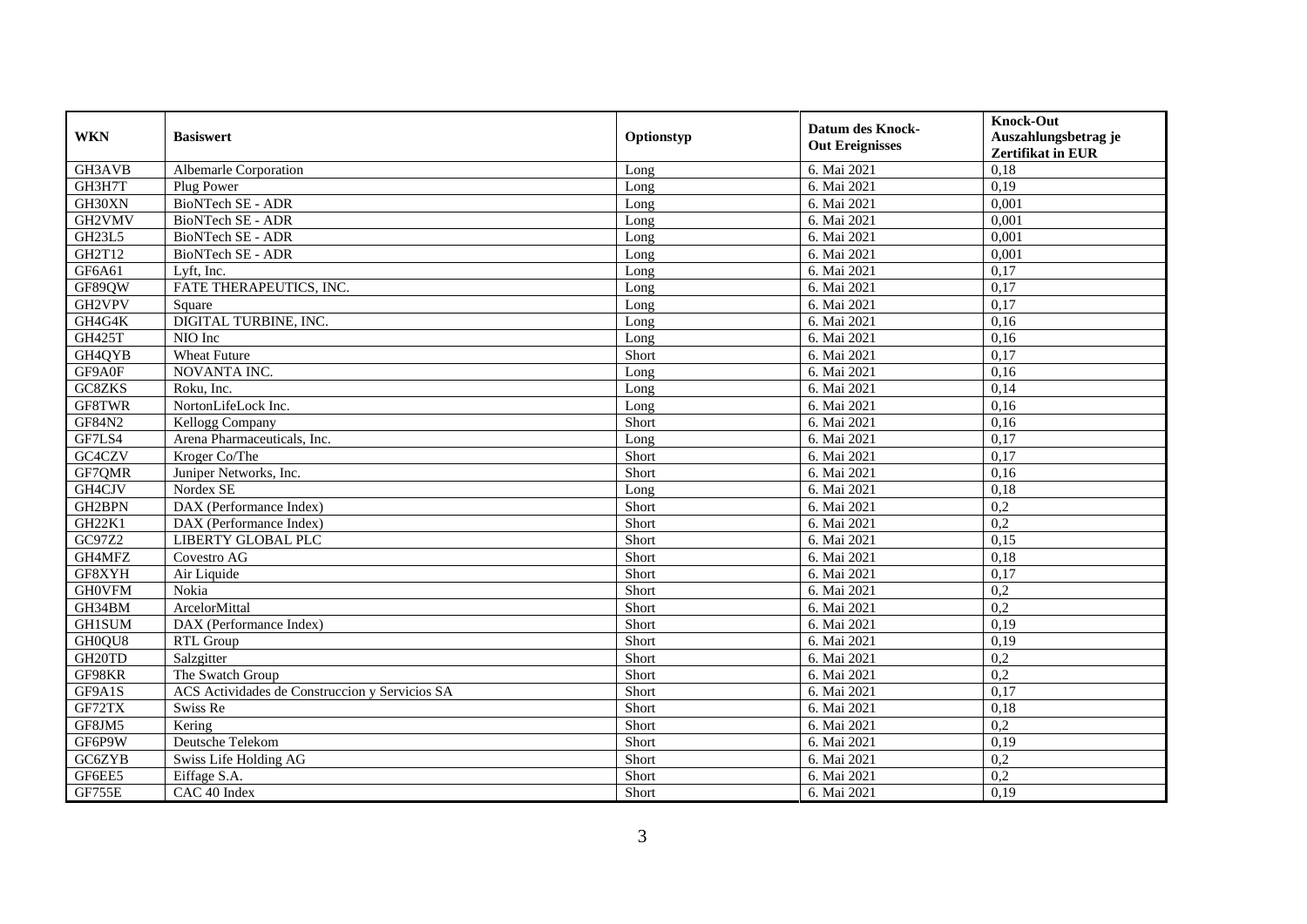| <b>WKN</b>          | <b>Basiswert</b>                                  | Optionstyp | <b>Datum des Knock-</b><br><b>Out Ereignisses</b> | <b>Knock-Out</b><br>Auszahlungsbetrag je<br>Zertifikat in EUR |
|---------------------|---------------------------------------------------|------------|---------------------------------------------------|---------------------------------------------------------------|
| GF6ZAK              | Swiss Life Holding AG                             | Short      | 6. Mai 2021                                       | 0,2                                                           |
| GF8YXU              | Accor                                             | Long       | 6. Mai 2021                                       | 0,17                                                          |
| GF7GEU              | Generali                                          | Short      | 6. Mai 2021                                       | 0,18                                                          |
| GF13ER              | Vonovia                                           | Long       | 6. Mai 2021                                       | 0,18                                                          |
| GC7J21              | FTSE MIB Index                                    | Short      | 6. Mai 2021                                       | 0,2                                                           |
| GB3QHY              | <b>Wacker Neuson</b>                              | Short      | 6. Mai 2021                                       | $\overline{0.2}$                                              |
| GH26SK              | The Trade Desk, Inc.                              | Long       | 6. Mai 2021                                       | 0,14                                                          |
| GH4263              | NIO Inc                                           | Long       | 6. Mai 2021                                       | 0,14                                                          |
| GH47J0              | Shopify Inc.                                      | Long       | 6. Mai 2021                                       | 0,16                                                          |
| GH4W2G              | Plug Power                                        | Long       | 6. Mai 2021                                       | 0,19                                                          |
| GH20HJ              | Plug Power                                        | Long       | 6. Mai 2021                                       | 0.15                                                          |
| GH561Q              | <b>HelloFresh SE</b>                              | Long       | 6. Mai 2021                                       | 0,13                                                          |
| GH47JT              | HUGO BOSS Vz.                                     | Short      | 6. Mai 2021                                       | 0,18                                                          |
| GF93K0              | Emerson Electric Co.                              | Short      | 6. Mai 2021                                       | 0,18                                                          |
| <b>GF7U99</b>       | SILICON LABORATORIES INC.                         | Long       | 6. Mai 2021                                       | 0,18                                                          |
| GH5NDG              | Infineon                                          | Long       | 6. Mai 2021                                       | 0,17                                                          |
| GF7UA1              | KODIAK SCIENCES, INC.                             | Long       | 6. Mai 2021                                       | 0,17                                                          |
| GH3137              | RingCentral, Inc.                                 | Long       | 6. Mai 2021                                       | 0,17                                                          |
| GH5631              | Infineon                                          | Long       | 6. Mai 2021                                       | 0,19                                                          |
| GF7R6X              | KODIAK SCIENCES, INC.                             | Long       | 6. Mai 2021                                       | 0,17                                                          |
| GH <sub>2</sub> VQG | Teladoc Health Inc                                | Long       | 6. Mai 2021                                       | 0,15                                                          |
| GC9TNC              | <b>Cognizant Technology Solutions Corporation</b> | Long       | 6. Mai 2021                                       | 0,14                                                          |
| GF9JCR              | <b>Barrick Gold</b>                               | Short      | 6. Mai 2021                                       | 0,17                                                          |
| GF5YZ5              | <b>Barrick Gold</b>                               | Short      | 6. Mai 2021                                       | 0,17                                                          |
| GF5FV0              | ADYEN N.V.                                        | Long       | 6. Mai 2021                                       | 0,15                                                          |
| GH0SN3              | Silver                                            | Short      | 7. Mai 2021                                       | 0,18                                                          |
| GH2Y7K              | RingCentral, Inc.                                 | Long       | 6. Mai 2021                                       | 0,2                                                           |
| GH3ATJ              | Mercadolibre                                      | Long       | 6. Mai 2021                                       | 0,19                                                          |
| GF9A50              | <b>Discover Financial Services</b>                | Short      | 6. Mai 2021                                       | 0,2                                                           |
| GF7U1R              | Invesco Ltd.                                      | Short      | 6. Mai 2021                                       | 0,2                                                           |
| GF99SP              | The Allstate Corporation                          | Short      | 6. Mai 2021                                       | 0,17                                                          |
| GF8NFB              | Stanley Black & Decker Inc.                       | Short      | 6. Mai 2021                                       | 0,19                                                          |
| GC8U2E              | Exxon Mobil                                       | Short      | 6. Mai 2021                                       | $\overline{0.2}$                                              |
| GC7JXB              | Verizon                                           | Short      | 6. Mai 2021                                       | 0,19                                                          |
| GC7JX8              | Verizon                                           | Short      | 6. Mai 2021                                       | 0,2                                                           |
| GF8TUW              | SELECTIVE INSURANCE GROUP, INC.                   | Short      | 6. Mai 2021                                       | 0,2                                                           |
| GF8YN6              | Nielsen Holdings PLC                              | Short      | 6. Mai 2021                                       | 0,17                                                          |
| <b>GF7UUK</b>       | PPG Industries                                    | Short      | 6. Mai 2021                                       | 0,19                                                          |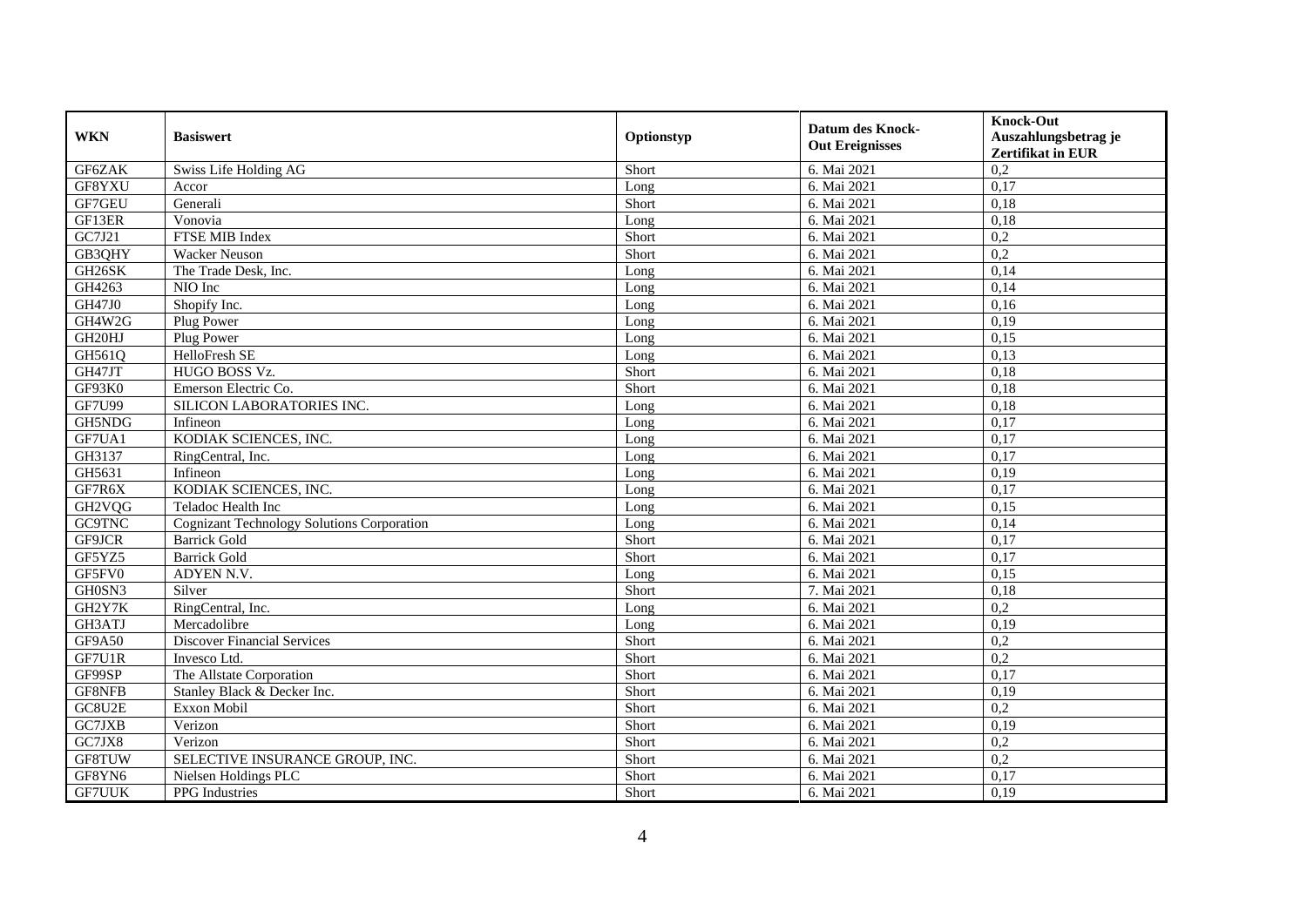| <b>WKN</b>    | <b>Basiswert</b>                       | Optionstyp | <b>Datum des Knock-</b><br><b>Out Ereignisses</b> | <b>Knock-Out</b><br>Auszahlungsbetrag je<br>Zertifikat in EUR |
|---------------|----------------------------------------|------------|---------------------------------------------------|---------------------------------------------------------------|
| GF7QS9        | Stanley Black & Decker Inc.            | Short      | 6. Mai 2021                                       | 0,15                                                          |
| GF7QGQ        | H&R Block, Inc.                        | Short      | 6. Mai 2021                                       | 0,17                                                          |
| GF8AK1        | S&P 500 MATERIALS INDEX                | Short      | 6. Mai 2021                                       | 0,18                                                          |
| GF7V5V        | FedEx Corp.                            | Short      | 6. Mai 2021                                       | 0,17                                                          |
| GF7QKJ        | <b>General Dynamics</b>                | Short      | 6. Mai 2021                                       | 0,19                                                          |
| GF7UVQ        | Omnicom Group Inc.                     | Short      | 6. Mai 2021                                       | 0,19                                                          |
| GF7UV9        | Mercadolibre                           | Long       | 6. Mai 2021                                       | 0,19                                                          |
| GF7DT2        | Aflac, Inc.                            | Short      | 6. Mai 2021                                       | 0,19                                                          |
| <b>GF6JHL</b> | Loews Corporation                      | Short      | 6. Mai 2021                                       | 0,19                                                          |
| GF53QL        | Costco                                 | Short      | 6. Mai 2021                                       | 0,18                                                          |
| GF281R        | MongoDB, Inc.                          | Long       | 6. Mai 2021                                       | 0,18                                                          |
| GF11HZ        | Kraft Heinz Company                    | Short      | 6. Mai 2021                                       | 0,18                                                          |
| GC7568        | Philip Morris                          | Short      | 6. Mai 2021                                       | 0,19                                                          |
| GF6V7Z        | Arista Networks, Inc.                  | Short      | 6. Mai 2021                                       | 0,16                                                          |
| GF36KL        | Costco                                 | Short      | 6. Mai 2021                                       | 0,18                                                          |
| GH1QQ4        | ARTISAN PARTNERS ASSET MANAGEMENT INC. | Short      | 6. Mai 2021                                       | 0,15                                                          |
| GH34AD        | <b>Deutsche Post</b>                   | Short      | 7. Mai 2021                                       | 0,15                                                          |
| GF8U8X        | adidas                                 | Short      | 7. Mai 2021                                       | 0,16                                                          |
| GF96U5        | Euronext                               | Short      | 7. Mai 2021                                       | 0,2                                                           |
| GF99YT        | MTU Aero Engines                       | Short      | 7. Mai 2021                                       | 0,17                                                          |
| GH44MU        | Antofagasta                            | Short      | 7. Mai 2021                                       | 0.18                                                          |
| GF8LWK        | Krones                                 | Short      | 7. Mai 2021                                       | 0,18                                                          |
| GF752L        | Groupe Bruxelles Lambert S.A.          | Short      | 7. Mai 2021                                       | 0,15                                                          |
| <b>GH5NEU</b> | <b>BioNTech SE - ADR</b>               | Short      | 7. Mai 2021                                       | 0,001                                                         |
| GH5CW4        | BioNTech SE - ADR                      | Short      | 7. Mai 2021                                       | 0,13                                                          |
| GH5NEJ        | BioNTech SE - ADR                      | Short      | 7. Mai 2021                                       | 0,001                                                         |
| GH5NCY        | <b>BioNTech SE - ADR</b>               | Short      | 7. Mai 2021                                       | 0.001                                                         |
| GH5H41        | <b>BioNTech SE - ADR</b>               | Short      | 7. Mai 2021                                       | 0,001                                                         |
| <b>GH5NFH</b> | <b>BioNTech SE - ADR</b>               | Short      | 7. Mai 2021                                       | 0,001                                                         |
| GH5NDW        | BioNTech SE - ADR                      | Short      | 7. Mai 2021                                       | 0,001                                                         |
| <b>GH5NEK</b> | BioNTech SE - ADR                      | Short      | 7. Mai 2021                                       | 0,001                                                         |
| GH37DM        | APPIAN CORPORATION                     | Long       | 7. Mai 2021                                       | 0,18                                                          |
| GF8YVA        | Kirkland Lake Gold Ltd.                | Short      | 7. Mai 2021                                       | 0,19                                                          |
| GH3V01        | ams AG                                 | Short      | 7. Mai 2021                                       | 0,17                                                          |
| GH1038        | Silver                                 | Short      | 7. Mai 2021                                       | 0,2                                                           |
| GF32D7        | <b>Barrick Gold</b>                    | Short      | 7. Mai 2021                                       | 0,14                                                          |
| GF6P65        | Motorola Solutions, Inc.               | Short      | 7. Mai 2021                                       | 0,16                                                          |
| GF8M08        | <b>Imperial Brands</b>                 | Short      | 7. Mai 2021                                       | 0,16                                                          |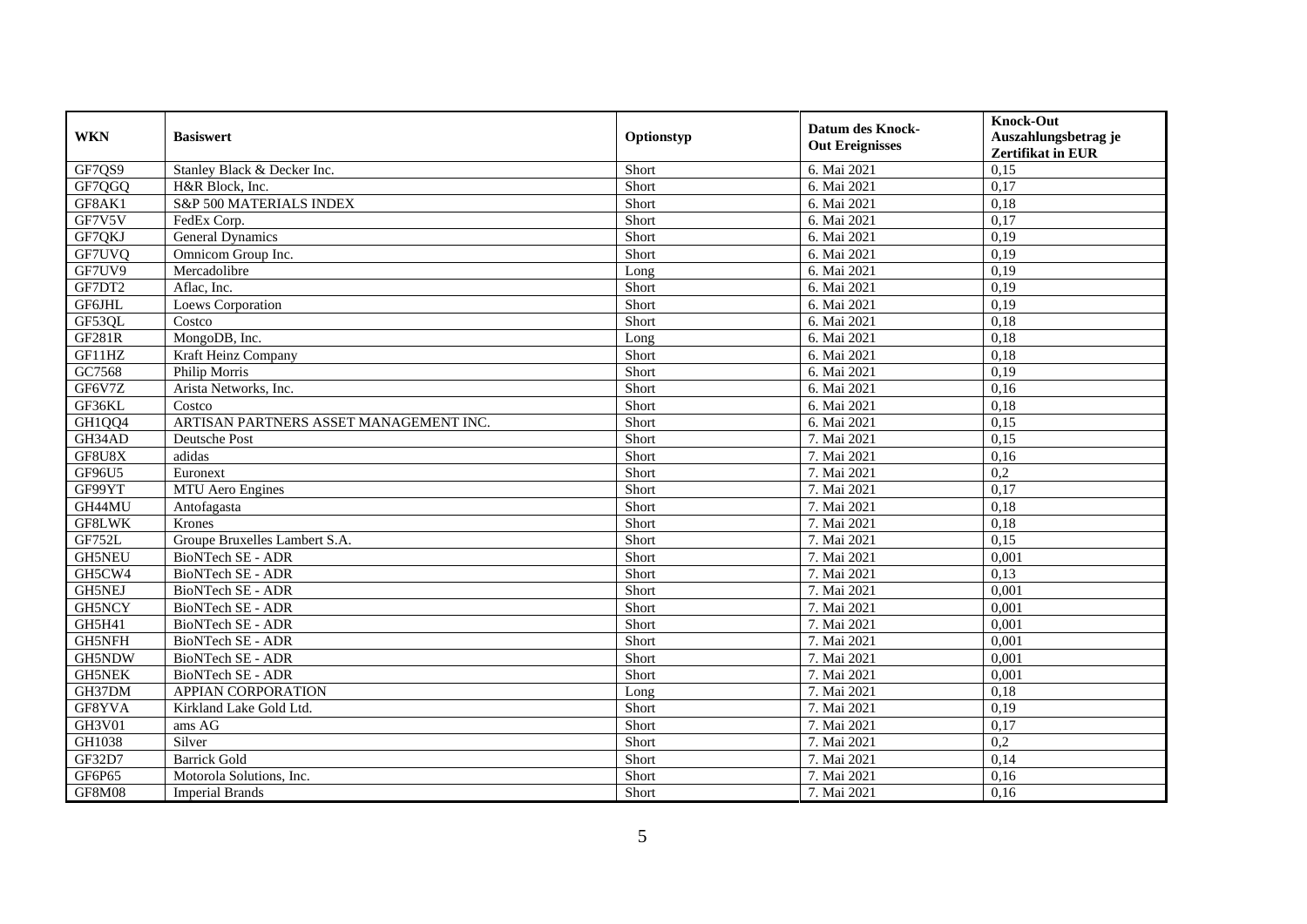| <b>WKN</b>    | <b>Basiswert</b>                             | Optionstyp | <b>Datum des Knock-</b><br><b>Out Ereignisses</b> | <b>Knock-Out</b>         |
|---------------|----------------------------------------------|------------|---------------------------------------------------|--------------------------|
|               |                                              |            |                                                   | Auszahlungsbetrag je     |
|               |                                              |            |                                                   | <b>Zertifikat in EUR</b> |
| GH44KT        | Anglo American PLC                           | Short      | 7. Mai 2021                                       | 0,18                     |
| GF6JDC        | McKesson Corporation                         | Short      | 7. Mai 2021                                       | 0,18                     |
| <b>GH2A28</b> | Beyond Meat, Inc.                            | Long       | 7. Mai 2021                                       | 0,14                     |
| GH4YM6        | BioNTech SE - ADR                            | Short      | 7. Mai 2021                                       | 0,17                     |
| GH5NDT        | <b>BioNTech SE - ADR</b>                     | Short      | 7. Mai 2021                                       | 0,001                    |
| GF22NM        | Monster Beverage Corp                        | Long       | 7. Mai 2021                                       | 0,11                     |
| GH29J6        | S&P 500(r) Index                             | Short      | 7. Mai 2021                                       | 0,19                     |
| <b>GH1TFD</b> | S&P 500(r) Index                             | Short      | 7. Mai 2021                                       | 0,18                     |
| GH29BN        | Dow Jones Industrial Average Index           | Short      | 7. Mai 2021                                       | 0,17                     |
| GF8LZG        | Expeditors International of Washington, Inc. | Short      | 7. Mai 2021                                       | 0,17                     |
| <b>GH1FXG</b> | Dow Jones Industrial Average Index           | Short      | 7. Mai 2021                                       | 0,19                     |
| GF9LQ2        | Activision Blizzard, Inc.                    | Short      | 7. Mai 2021                                       | 0,2                      |
| <b>GHOVFZ</b> | <b>Barrick Gold</b>                          | Short      | 7. Mai 2021                                       | 0,18                     |
| GF96U3        | RBC BEARINGS INCORPORATED                    | Short      | 7. Mai 2021                                       | 0,19                     |
| GF7YDR        | Arthur J. Gallagher & Co.                    | Short      | 7. Mai 2021                                       | 0,19                     |
| GF9A1J        | TE Connectivity Limited                      | Short      | 7. Mai 2021                                       | 0,19                     |
| GH09AE        | Freeport-McMoRan                             | Short      | 7. Mai 2021                                       | 0,19                     |
| GF7WBG        | Lumen Technologies, Inc.                     | Short      | 7. Mai 2021                                       | 0,19                     |
| GF9A18        | Universal Health Services, Inc.              | Short      | 7. Mai 2021                                       | 0,19                     |
| GF67UN        | Dow Jones Industrial Average Index           | Short      | 7. Mai 2021                                       | 0,19                     |
| GF7WH5        | POOL CORPORATION                             | Short      | 7. Mai 2021                                       | 0,19                     |
| GC9829        | <b>Waters Corporation</b>                    | Short      | 7. Mai 2021                                       | 0,19                     |
| GF72K3        | PVH Corp.                                    | Short      | 7. Mai 2021                                       | 0,19                     |
| GF7R02        | <b>KBR</b> Inc                               | Short      | 7. Mai 2021                                       | 0,18                     |
| GF93DB        | Centene Corp                                 | Short      | 7. Mai 2021                                       | 0,18                     |
| GF7VCU        | Watts Water Technologies Inc                 | Short      | 7. Mai 2021                                       | 0,17                     |
| GF93K7        | <b>McKesson Corporation</b>                  | Short      | 7. Mai 2021                                       | 0,19                     |
| GF7QLX        | Johnson Controls International plc           | Short      | 7. Mai 2021                                       | 0,2                      |
| GF93LT        | AutoZone Inc.                                | Short      | 7. Mai 2021                                       | $\overline{0.2}$         |
| GF7VEM        | WERNER ENTERPRISES, INC.                     | Short      | 7. Mai 2021                                       | 0,19                     |
| GF7A4R        | Xylem, Inc.                                  | Short      | 7. Mai 2021                                       | 0,2                      |
| GF77UD        | Schlumberger                                 | Short      | 7. Mai 2021                                       | 0,17                     |
| GF6V8C        | Norfolk Southern Corporation                 | Short      | 7. Mai 2021                                       | 0,2                      |
| GF7UZ1        | <b>CVS</b> Health Corporation                | Short      | 7. Mai 2021                                       | 0,17                     |
| GF77PP        | Cintas Corp                                  | Short      | 7. Mai 2021                                       | 0,2                      |
| GF77NN        | Cisco Systems                                | Short      | 7. Mai 2021                                       | 0,18                     |
| GF3QHY        | Best Buy Co.                                 | Short      | 7. Mai 2021                                       | 0,19                     |
| GF1QAH        | Morgan Stanley                               | Short      | 7. Mai 2021                                       | 0,19                     |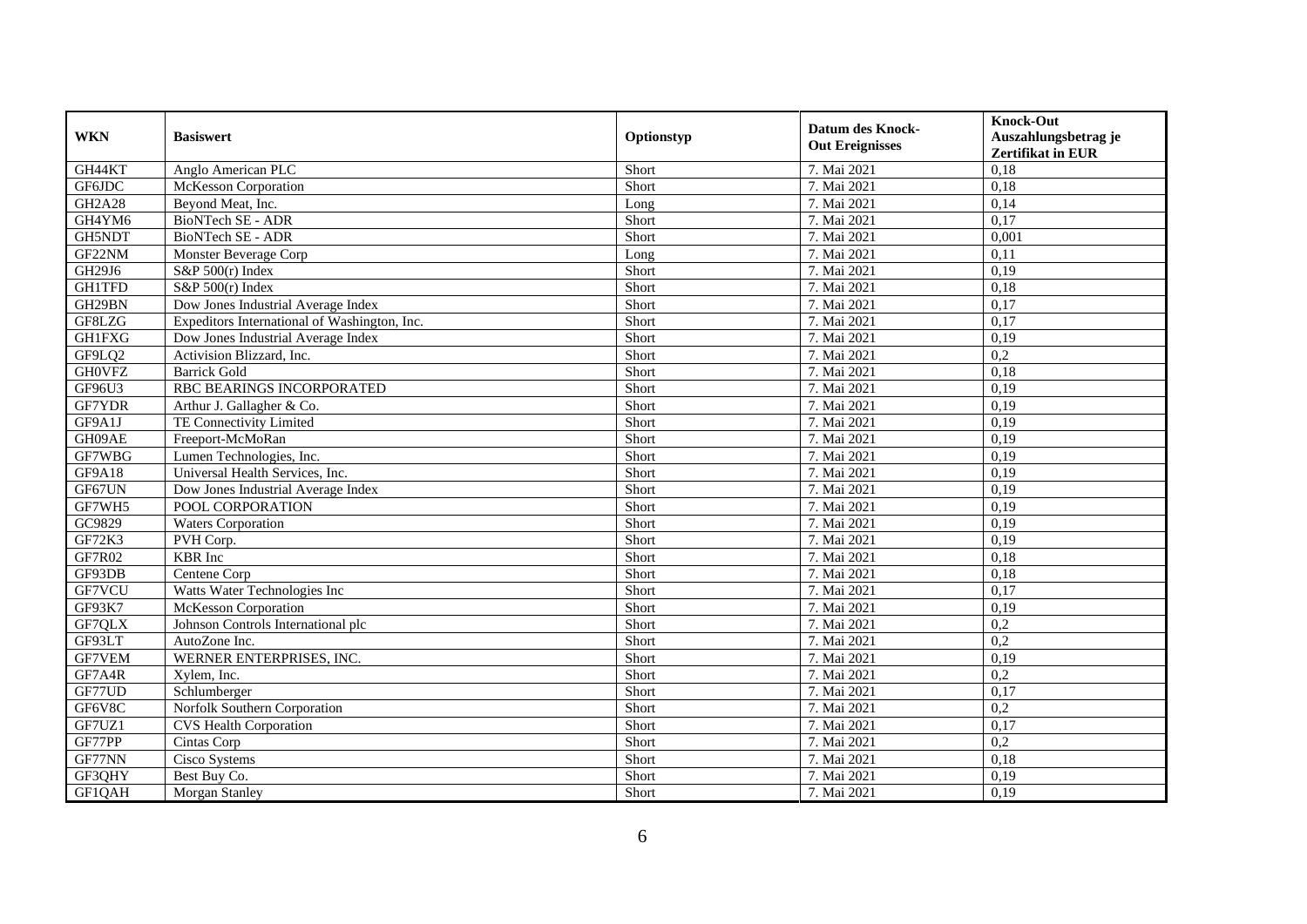| <b>WKN</b>    | <b>Basiswert</b>                          | Optionstyp | <b>Datum des Knock-</b><br><b>Out Ereignisses</b> | <b>Knock-Out</b><br>Auszahlungsbetrag je<br>Zertifikat in EUR |
|---------------|-------------------------------------------|------------|---------------------------------------------------|---------------------------------------------------------------|
| GF04CC        | PerkinElmer Inc                           | Short      | 7. Mai 2021                                       | 0,2                                                           |
| GF9138        | SITEONE LANDSCAPE SUPPLY, INC.            | Short      | 7. Mai 2021                                       | 0,17                                                          |
| GH4QTD        | <b>Wheat Future</b>                       | Short      | 7. Mai 2021                                       | 0.18                                                          |
| GH4QY9        | <b>Wheat Future</b>                       | Short      | 7. Mai 2021                                       | 0,2                                                           |
| GF7YFX        | <b>AEX</b> Index                          | Short      | 7. Mai 2021                                       | 0,19                                                          |
| GH2BPP        | DAX (Performance Index)                   | Short      | 7. Mai 2021                                       | 0,2                                                           |
| GH3AQS        | Linde                                     | Short      | 7. Mai 2021                                       | 0,19                                                          |
| GH2BQ2        | DAX (Performance Index)                   | Short      | 7. Mai 2021                                       | 0,2                                                           |
| GH22J9        | DAX (Performance Index)                   | Short      | 7. Mai 2021                                       | 0,14                                                          |
| GH3ZJ2        | E.ON                                      | Short      | 7. Mai 2021                                       | 0,19                                                          |
| GH1K6J        | Nokia                                     | Short      | 7. Mai 2021                                       | 0,19                                                          |
| <b>GH1SUN</b> | DAX (Performance Index)                   | Short      | 7. Mai 2021                                       | 0,19                                                          |
| GH37BN        | $K+SAG$                                   | Short      | 7. Mai 2021                                       | 0,19                                                          |
| <b>GH22L1</b> | DAX (Performance Index)                   | Short      | 7. Mai 2021                                       | 0,2                                                           |
| GH2041        | DAX (Performance Index)                   | Short      | 7. Mai 2021                                       | 0,15                                                          |
| GH3H8V        | MorphoSys AG                              | Long       | 7. Mai 2021                                       | 0,19                                                          |
| GH28XH        | DAX (Performance Index)                   | Short      | 7. Mai 2021                                       | 0,15                                                          |
| GH204M        | DAX (Performance Index)                   | Short      | 7. Mai 2021                                       | 0,17                                                          |
| GF9JFC        | STOXX(r) Europe 600 Basic Resources Index | Short      | 7. Mai 2021                                       | 0,17                                                          |
| <b>GH1WRE</b> | DAX (Performance Index)                   | Short      | 7. Mai 2021                                       | 0,18                                                          |
| <b>GH1WRL</b> | DAX (Performance Index)                   | Short      | 7. Mai 2021                                       | 0,15                                                          |
| GH25G3        | DAX (Performance Index)                   | Short      | 7. Mai 2021                                       | 0,18                                                          |
| <b>GH1SWD</b> | DAX (Performance Index)                   | Short      | 7. Mai 2021                                       | 0,19                                                          |
| GH1FG2        | DAX (Performance Index)                   | Short      | 7. Mai 2021                                       | 0,19                                                          |
| <b>GH1FGF</b> | DAX (Performance Index)                   | Short      | 7. Mai 2021                                       | 0,19                                                          |
| GH22JV        | DAX (Performance Index)                   | Short      | 7. Mai 2021                                       | 0,16                                                          |
| GF72YQ        | FTSE MIB Index                            | Short      | 7. Mai 2021                                       | 0,2                                                           |
| <b>GH1L1X</b> | DAX (Performance Index)                   | Short      | 7. Mai 2021                                       | 0,15                                                          |
| GH0JG9        | <b>VERBUND AG</b>                         | Short      | 7. Mai 2021                                       | 0,19                                                          |
| GF986A        | DAX (Performance Index)                   | Short      | 7. Mai 2021                                       | 0,15                                                          |
| GF9J9U        | Hannover Rück                             | Short      | 7. Mai 2021                                       | 0,19                                                          |
| GH09BE        | E.ON                                      | Short      | 7. Mai 2021                                       | 0,19                                                          |
| GF7YGF        | Akzo Nobel                                | Short      | 7. Mai 2021                                       | 0,19                                                          |
| GF8LVV        | adidas                                    | Short      | 7. Mai 2021                                       | 0,19                                                          |
| GF7K6K        | <b>Straumann Holding AG</b>               | Short      | 7. Mai 2021                                       | 0,18                                                          |
| GF7A4G        | Voestalpine                               | Short      | 7. Mai 2021                                       | 0,19                                                          |
| GF40AG        | Siemens                                   | Short      | 7. Mai 2021                                       | 0,19                                                          |
| <b>GF7K58</b> | Mediobanca                                | Short      | 7. Mai 2021                                       | 0,2                                                           |